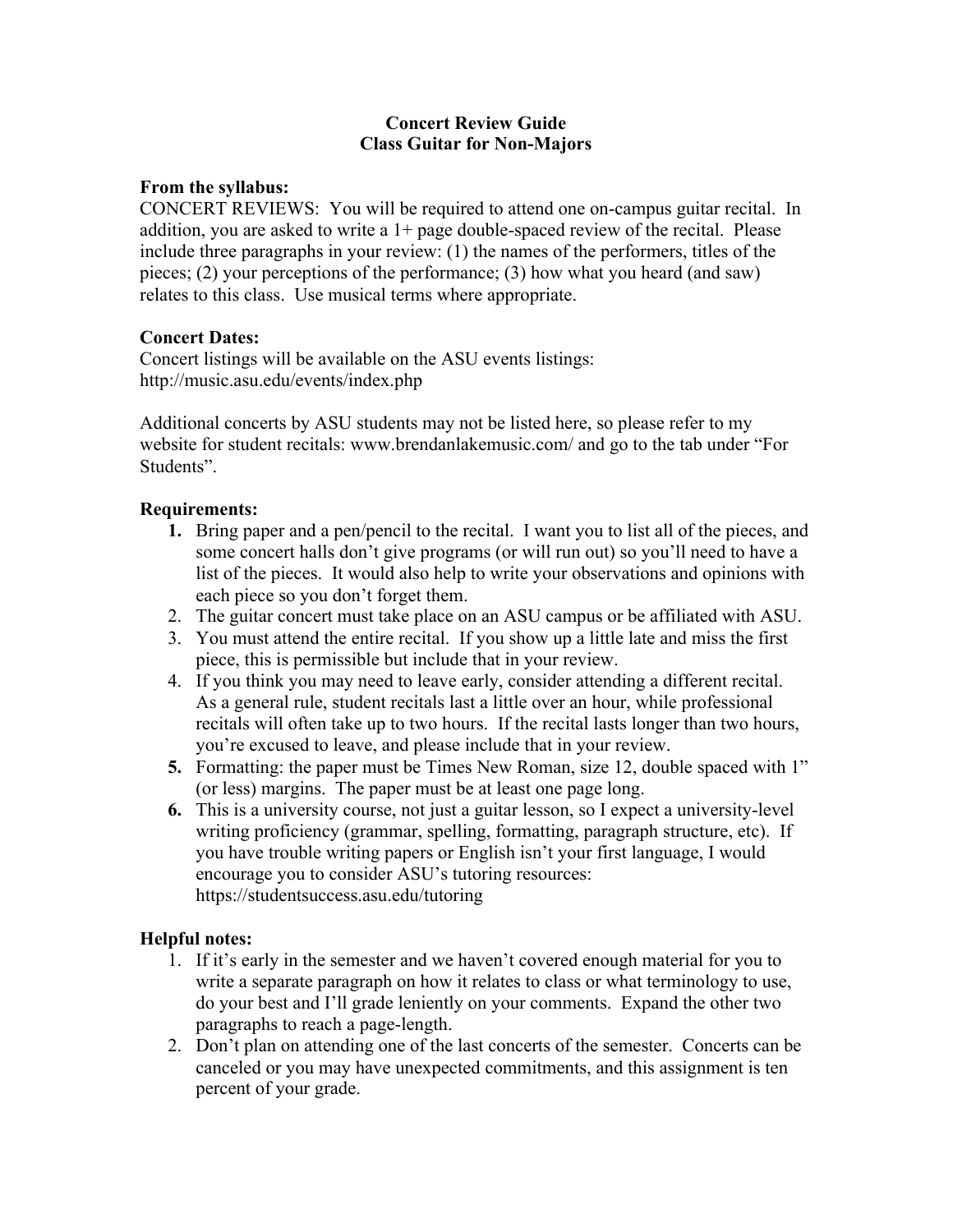- 3. ASU student recitals are free and are unticketed, while professional guest artist concerts cost typically from \$5-20. Tickets are available at the ASU box office if you don't want to wait in line before the concert.
- 4. Arrive early and sit towards the front of the hall to get the clearest observations.
- 5. I've included an example review below to help you understand what sort of analysis I'm looking for. Your observations may be drastically different than what I've written, and this is fine as long as they're truthful and apply to music performance. Other topics may include the performer's demeanor or mannerisms, his or her equipment, why they performed pieces in that particular order, what you liked, what you didn't like, what you wish would have happened, etc.
- 6. If you have any questions, always feel free to contact me.

# **EXAMPLE:**

Student Name Date written MUS194 - MW 10:30

#### Concert Review – Michael Partington

Michael Partington performed a solo recital in Katzin Concert Hall on Saturday,

November 16, 2013. It was well attended, and lasted about one and a half hours including the intermission. The pieces he performed were Fantasia Sevillana (Joaquin Turina), Sonata Romantica (Manuel Ponce), Gran Solo, op. 15 (Fernando Sor), Lute Suite no. 4 in E Major, BWV 1006a (JS Bach, arranged by Frank Koonce), Sunburst (Andrew York), and Libra Sonatina (Roland Dyens). It was a wide variety of classical pieces, from the gentle and melodic Sonata Romantica, to the pop guitar sounds of Sunburst, to the percussive drumming in Libra Sonatina.

The wide variety of styles allowed Partington's virtuosity to be revealed in entirety. The Fantasia Sevillana, the first piece on the program, started with a tremendous burst of energy in the form of rasgueados (Flamenco strumming). The first half of the program sounded very Spanish, with dramatic slides, punchy attacks, and an